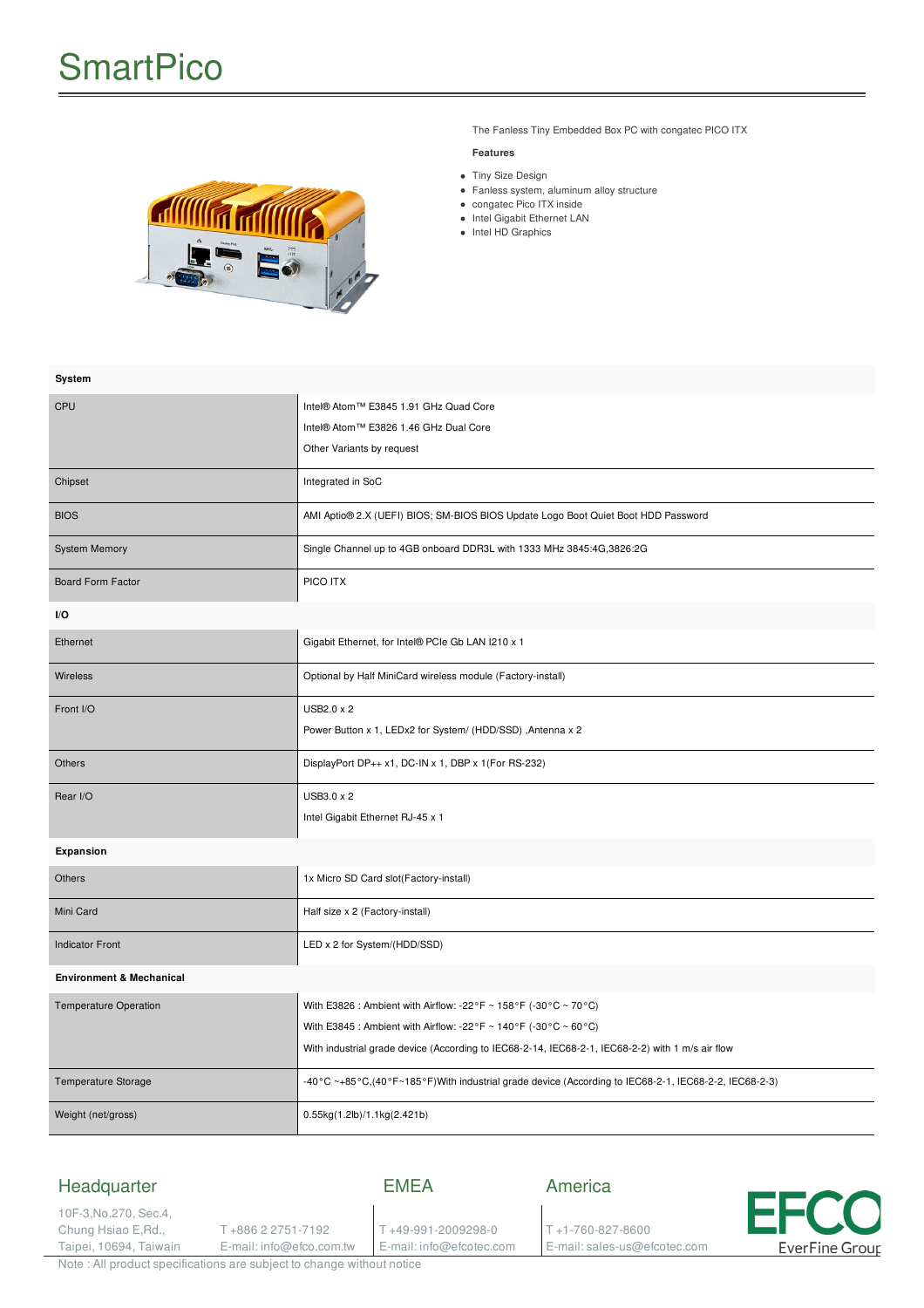# **SmartPico**

| Dimension(W x D x H)                                | With bracket: 140 x 80 x 58.8 mm (5.51 x 3.15 x 2.31")                                                                               |
|-----------------------------------------------------|--------------------------------------------------------------------------------------------------------------------------------------|
|                                                     | Without bracket: 120 x 80 x 58.8 mm (4.72 x 3.15 x 2.31")                                                                            |
| Mounting                                            | Wall Mount, DIN Rail, VESA Mount by option kit                                                                                       |
| Power Requirement                                   | DC 12V in with DC-Jack Or DC 9 ~ 36V in with 3-pin terminal block (Customize by request)                                             |
| <b>System Cooling</b>                               | Passive Cooling                                                                                                                      |
| Anti-Vibration                                      | 5 g rms/ $5 \sim 500$ Hz/ operation - m-SATA                                                                                         |
|                                                     | 5 g rms/ $5 \sim 500$ Hz/ operation $-$ SSD                                                                                          |
|                                                     | 50 G peak acceleration (11 msec. duration) - SSD                                                                                     |
| Anti-Shock                                          | 50 G peak acceleration (11 msec. duration)-m-SATA                                                                                    |
|                                                     | 50 G peak acceleration (11 msec. duration) - Micro SD card                                                                           |
|                                                     | 20 G peak acceleration (11 msec. duration) - HDD                                                                                     |
| <b>Certification &amp; Optional OS Installation</b> |                                                                                                                                      |
| <b>OS</b>                                           | Microsoft® Windows 8                                                                                                                 |
|                                                     | Microsoft® Windows 7                                                                                                                 |
|                                                     | Linux                                                                                                                                |
|                                                     | Microsoft® Windows® 7/8 embedded standard                                                                                            |
| Certification                                       | CE / FCC class A                                                                                                                     |
| <b>MTBF</b>                                         | According to congatec PA3                                                                                                            |
| Storage                                             |                                                                                                                                      |
| CFast/CF/SD                                         | 1x Micro SD Card slot (Factory-install)                                                                                              |
| HDD/SSD                                             | (Customize by request) 2.5" SATA HDD/SSD Bay x 1                                                                                     |
| m-SATA                                              | mSATA x 1 (Half Size, share with Mini-Card Interface) (Factory-install)                                                              |
| Display                                             |                                                                                                                                      |
| Graphic                                             | Next Generation Intel® HD Graphics                                                                                                   |
| Controller                                          | Built in CPU                                                                                                                         |
| <b>LVDS</b>                                         | Customize by request 1x 24-bit Dual Channel LVDS Interface *(via eDP to LVDS converter PTN3460) resolution up 1920x1200<br>with 60Hz |
| MIPI-CSI                                            | (Customize by request) 1x MIPI-CSI 2.0                                                                                               |
| High Definition Video Output/DP                     | 1x DisplayPort DP++ resolution up 1920x1200 with 60Hz                                                                                |

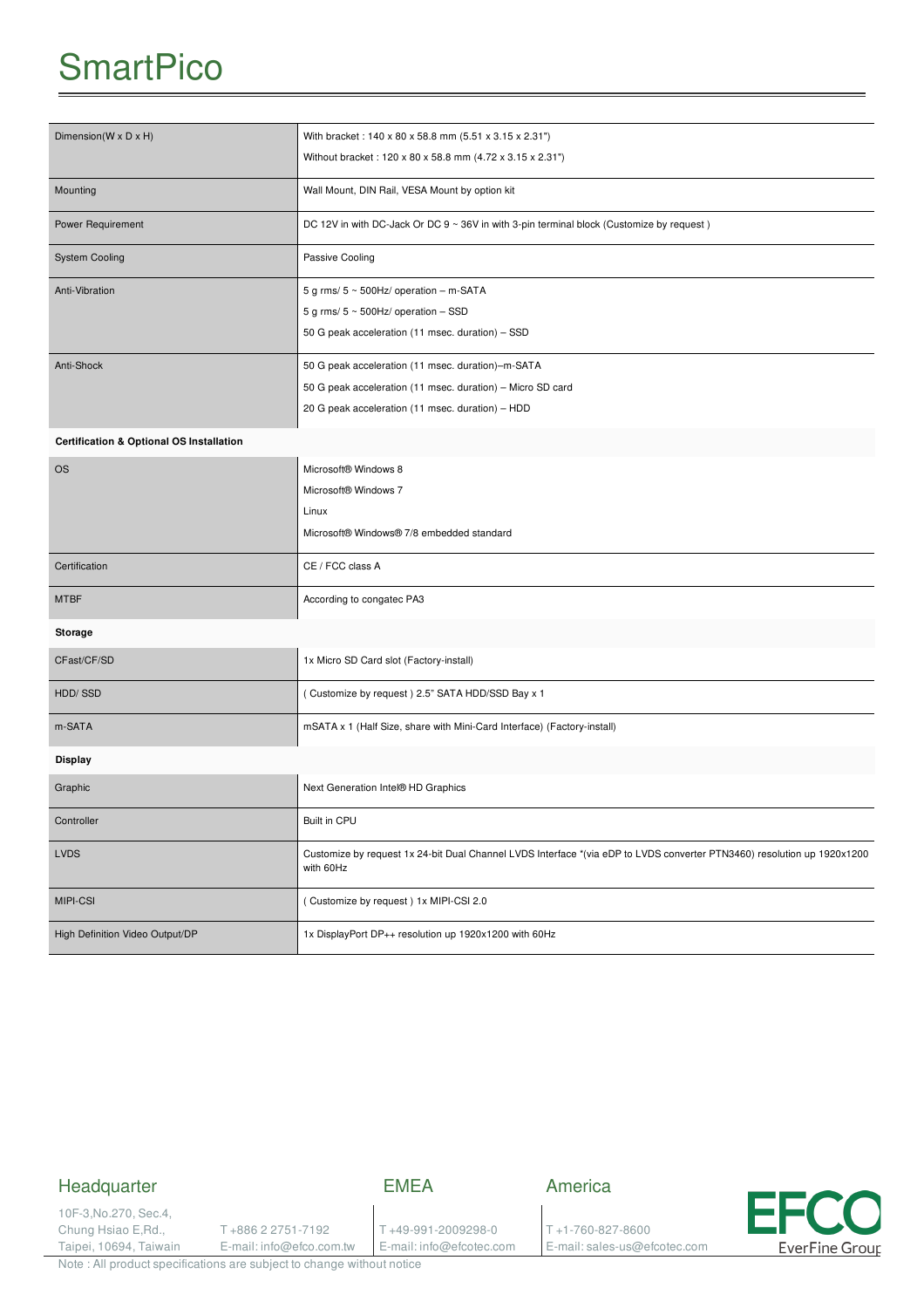### Ordering Infomation

#### **Model Description**

**EBC-5231/E3826 2G** EBC-5231 Fanless Box PC for Pico ITX/Intel® Atom™ E3825/2G RAM

- Front Side
- ♦ 1 x Display Port
- ♦ 2 x USB 2.0 ( Front side)
- ♦ 2 x USB 3.0 ( Rear side )
- ♦ 1 x 10/100/1000Mbps Ethernet
- ♦ 1 x power on/off button
- ♦ 1 x COM
- ♦ 2 x Antenna holes ( Front side )
- 12V Power input

#### **EBC-5231/E3845 4G**

EBC-5231 Fanless Box PC for Pico ITX/Intel® Atom™ E3845/4G RAM

#### I/O

- ♦ 1 x Display Port
- ♦ 2 x USB 2.0 ( Front side)
- ♦ 2 x USB 3.0 ( Rear side )
- ♦ 1 x 10/100/1000Mbps Ethernet
- ♦ 1 x power on/off button
- $\triangle$  1 x COM
- ♦ 2 x Antenna holes ( Front side )
- 12V Power input

#### **EBC-5231/iE3826 2G**

EBC-5231 Fanless Box PC for Pico ITX/Intel® Atom™ E3826/2G RAM

I/O

- ♦ 1 x Display Port
- ♦ 2 x USB 2.0 ( Front side)
- ♦ 2 x USB 3.0 ( Rear side )
- ♦ 1 x 10/100/1000Mbps Ethernet
- ♦ 1 x power on/off button
- ♦ 1 x COM
- ♦ 2 x Antenna holes ( Front side )
- 12V Power input

Extended temperature version -40°C to 70°C without audio functionality.

### **Headquarter**

## EMEA

10F-3,No.270, Sec.4, Chung Hsiao E,Rd., Taipei, 10694, Taiwain

T +886 2 2751-7192 E-mail: info@efco.com.tw

T +49-991-2009298-0 E-mail: info@efcotec.com

T +1-760-827-8600

E-mail: sales-us@efcotec.com

America